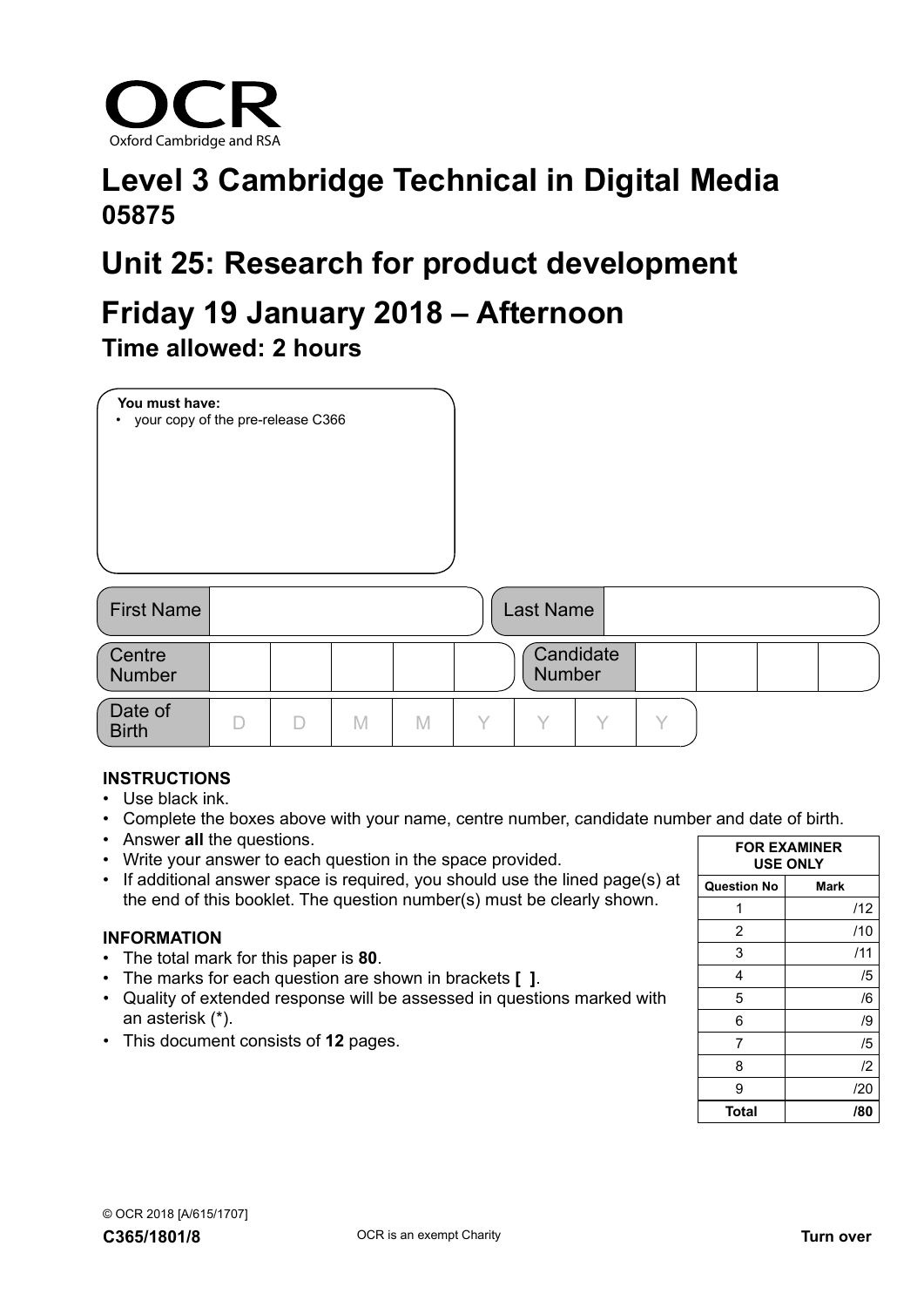#### Answer all the questions.

| $(a)$ (i) | From your research, identify three programmes that provided you with information<br>about the content and technical conventions of youth magazine shows. |
|-----------|----------------------------------------------------------------------------------------------------------------------------------------------------------|
|           |                                                                                                                                                          |
|           |                                                                                                                                                          |
|           | $[3]$                                                                                                                                                    |
|           | (ii) Explain two reasons why one of the above programmes was useful to help you<br>prepare for the development of 'Life in Between'.                     |
|           |                                                                                                                                                          |
|           |                                                                                                                                                          |
|           |                                                                                                                                                          |
|           | [4]                                                                                                                                                      |
|           | (b) Identify two sources of secondary information that you could use to find out information<br>about the popularity of youth magazine shows.            |
|           |                                                                                                                                                          |
|           | [2]                                                                                                                                                      |
| (c)       | Pick one technical convention of youth magazine shows and justify why you would need<br>to plan to use it when producing 'Life in Between'.              |
|           |                                                                                                                                                          |
|           |                                                                                                                                                          |
|           |                                                                                                                                                          |
|           |                                                                                                                                                          |
|           | [3]                                                                                                                                                      |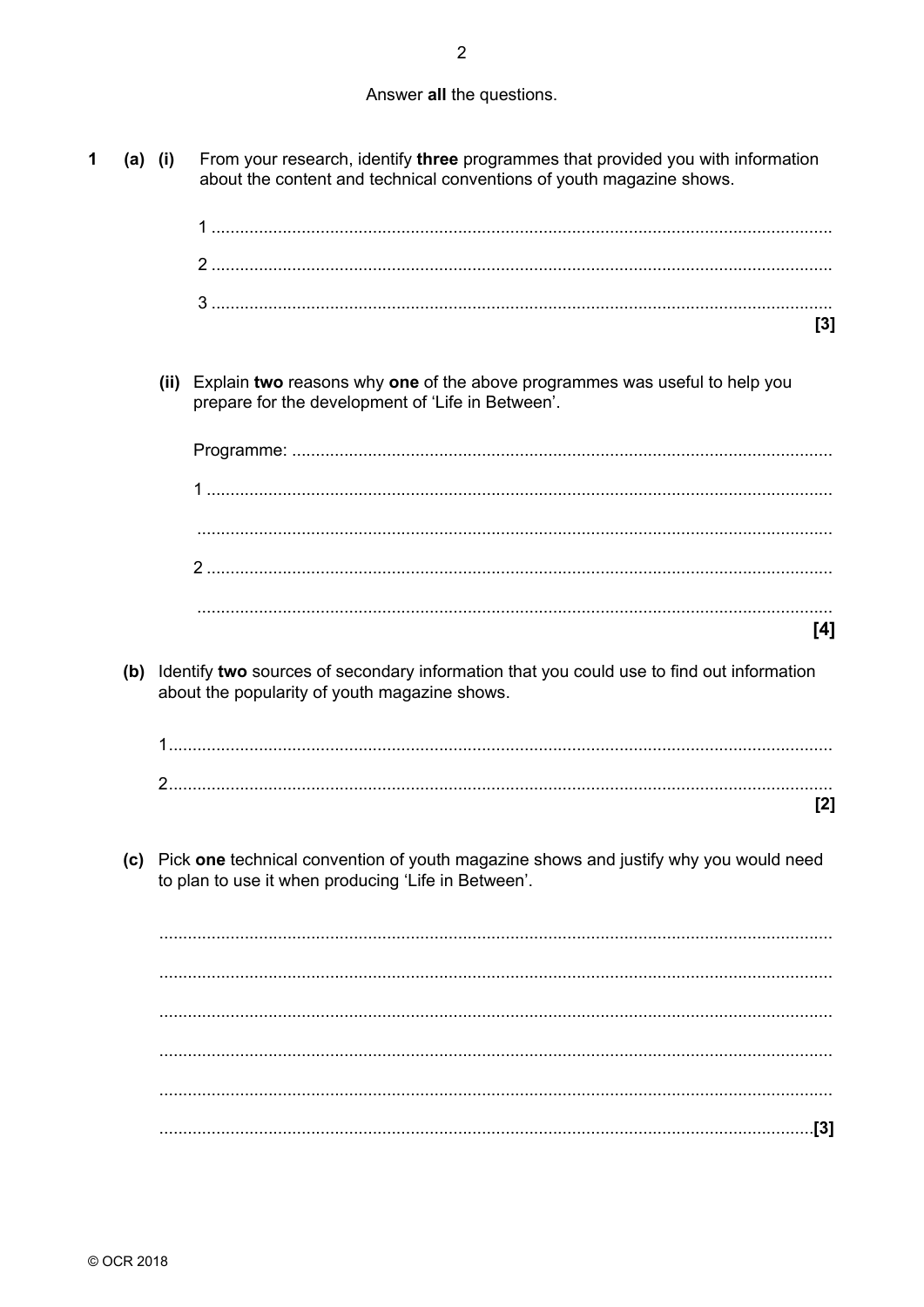- The target audience requirements of 'Life in Between' need to be clearly researched so that  $\overline{2}$ the content is appropriate and engaging.
	- (a)\* Identify four ideas for original content for 'Life in Between'. Justify your choices using findings from your research about target audience requirements.

| (b) Explain how the target audience will have an impact on the choice of distribution channels<br>for 'Life in Between'. |
|--------------------------------------------------------------------------------------------------------------------------|
|                                                                                                                          |
|                                                                                                                          |
|                                                                                                                          |
|                                                                                                                          |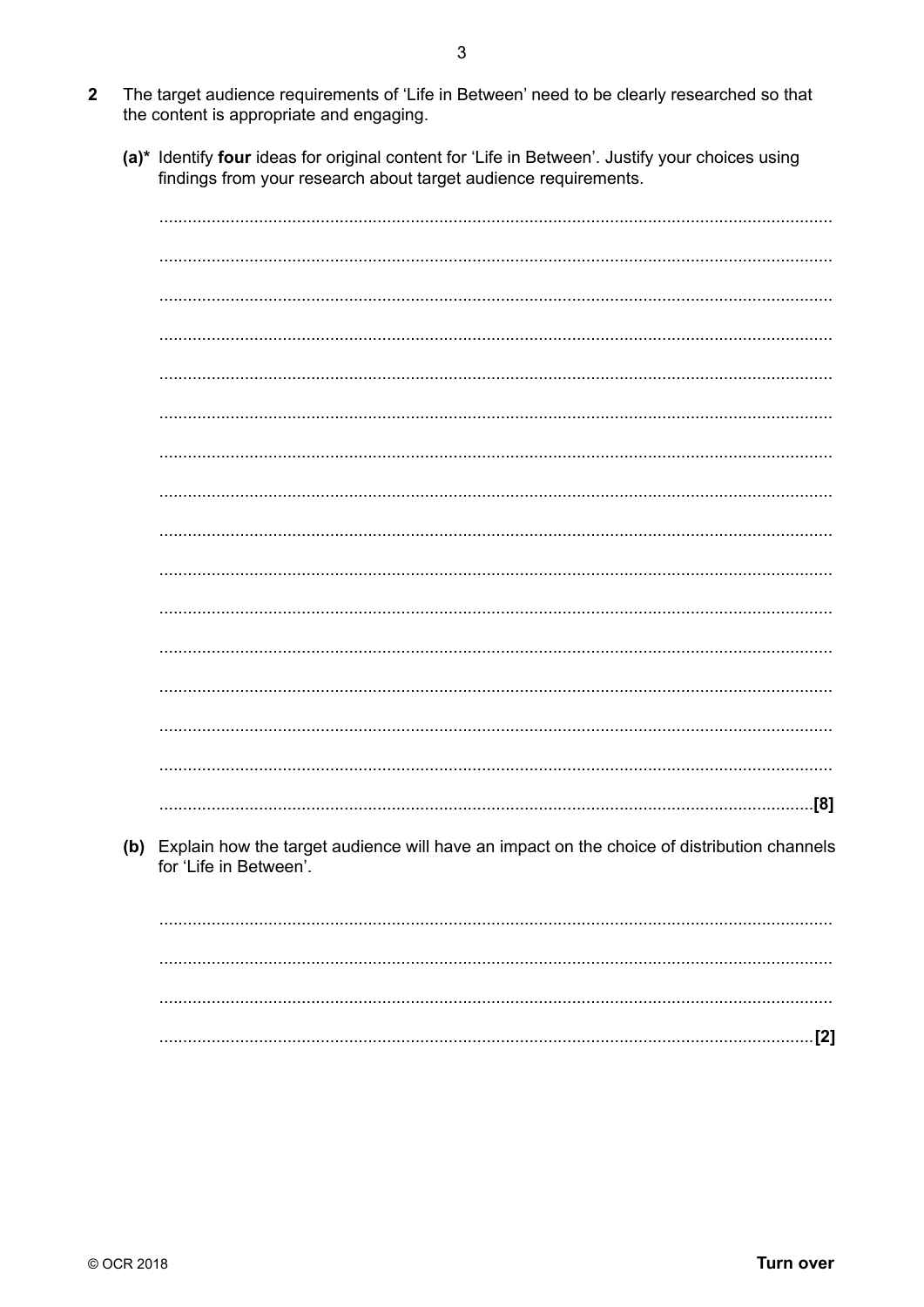(a) 'Life in Between' has been commissioned by a public service distribution channel.  $\overline{3}$ 

> Considering the type of company that commissioned the programme, identify four elements, other than budget, that a proposal for 'Life in Between' would include. Explain why each is required.

| 1.                                                                                                                                                |
|---------------------------------------------------------------------------------------------------------------------------------------------------|
|                                                                                                                                                   |
|                                                                                                                                                   |
|                                                                                                                                                   |
|                                                                                                                                                   |
|                                                                                                                                                   |
|                                                                                                                                                   |
|                                                                                                                                                   |
|                                                                                                                                                   |
|                                                                                                                                                   |
|                                                                                                                                                   |
|                                                                                                                                                   |
|                                                                                                                                                   |
|                                                                                                                                                   |
|                                                                                                                                                   |
|                                                                                                                                                   |
|                                                                                                                                                   |
| [8]                                                                                                                                               |
|                                                                                                                                                   |
| (b) Flashbang Productions have been given a set budget to produce 'Life in Between'.                                                              |
| Identify one source of information that could guide you on the budgeting of magazine<br>shows and explain why this source would be useful to you. |
|                                                                                                                                                   |
|                                                                                                                                                   |
|                                                                                                                                                   |
|                                                                                                                                                   |
|                                                                                                                                                   |
|                                                                                                                                                   |
|                                                                                                                                                   |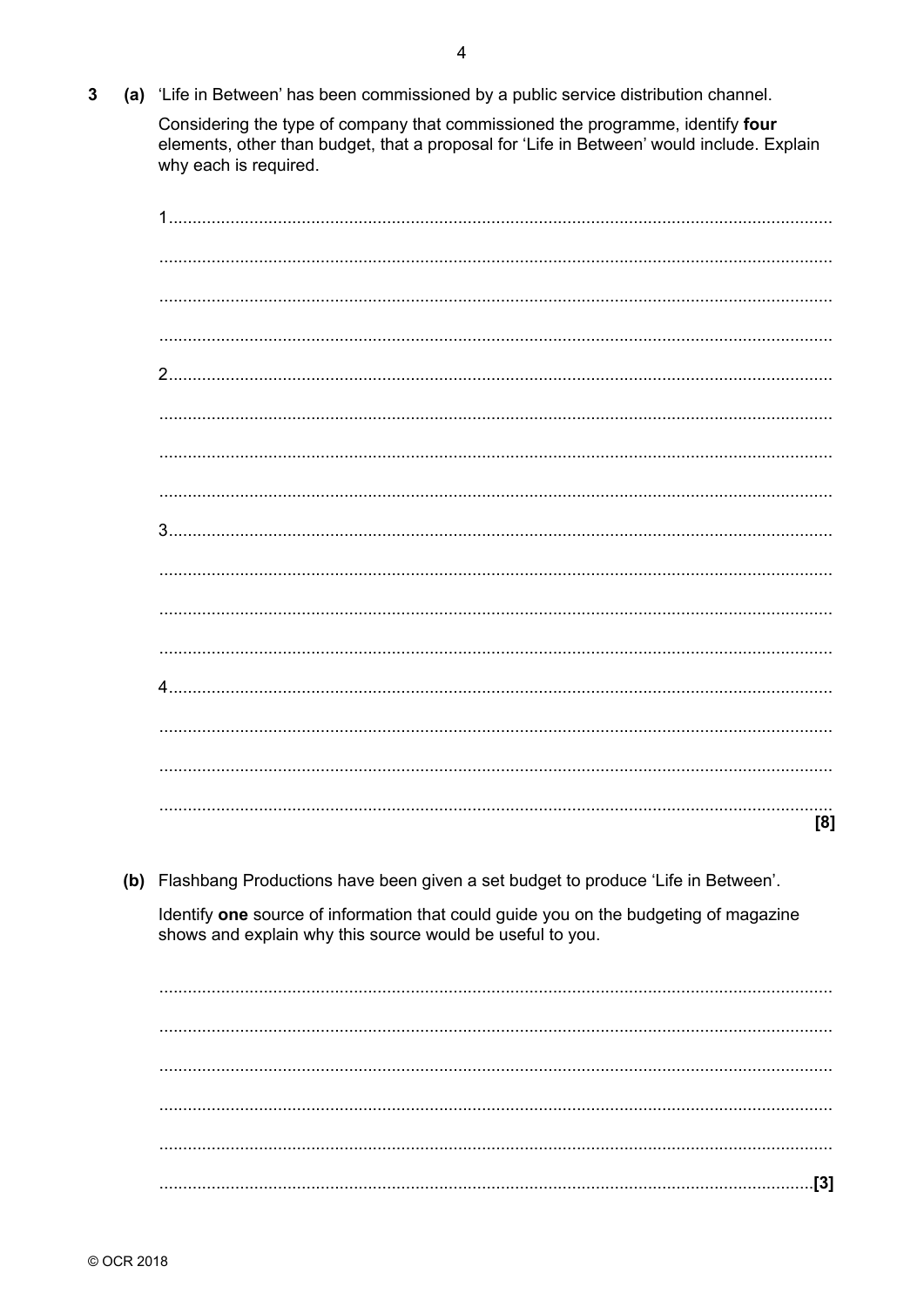- The research you have undertaken needs to be securely shared with the rest of the planning  $\overline{\mathbf{4}}$ and production team. It should be presented in a way that is easy for all team members to understand.
	- (a) Identify one method of sharing the research online and explain why it is useful.

You used a quantitative data collection method when researching the target audience of 'Life in Between'.

(b) Identify one way that you could present this quantitative data and explain why this is useful.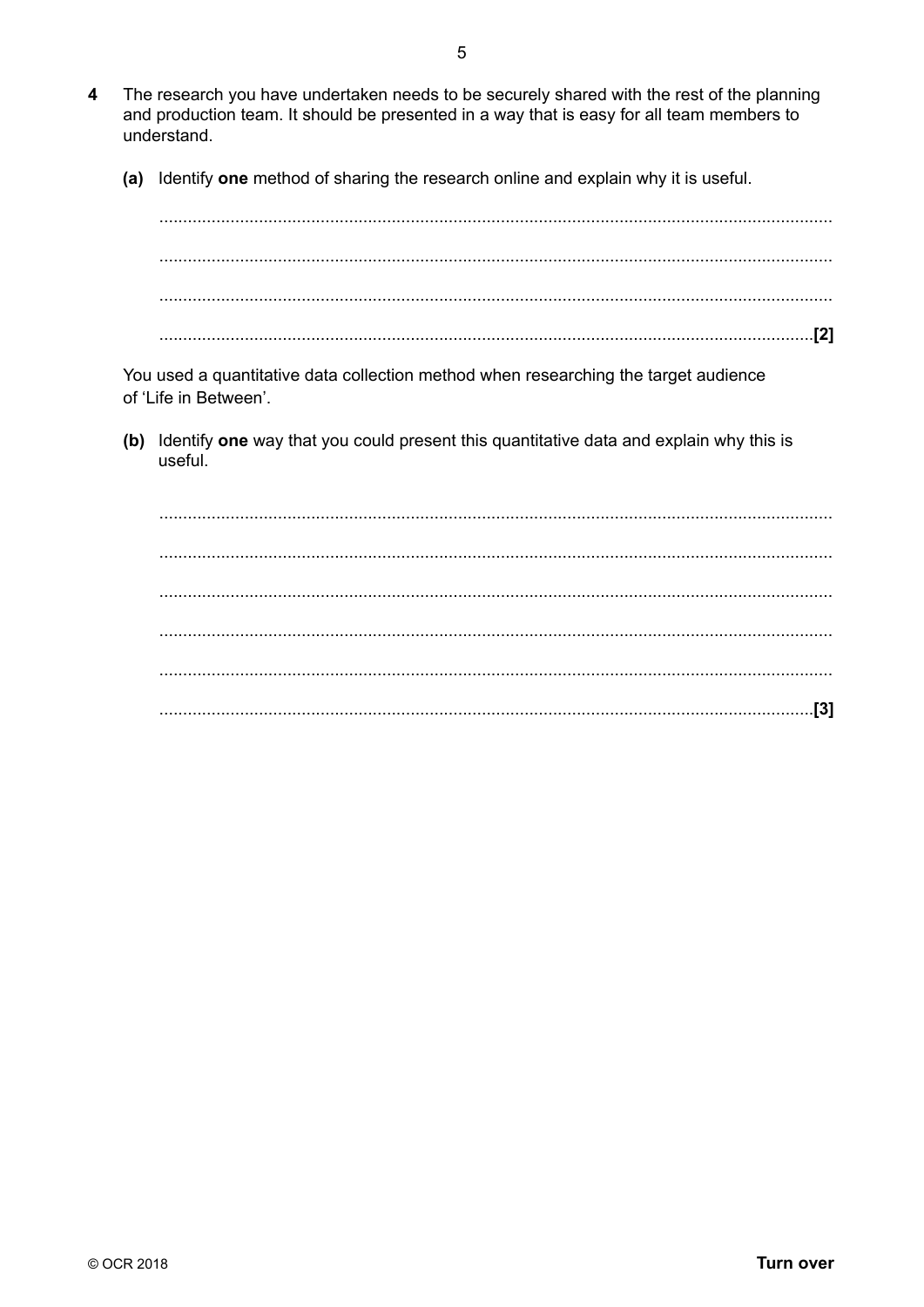The producer needs to hire specialist equipment for 'Life in Between'. From your research identify three pieces of equipment required to produce the magazine programme and explain  $5<sup>5</sup>$ why each is needed.

| [6] |
|-----|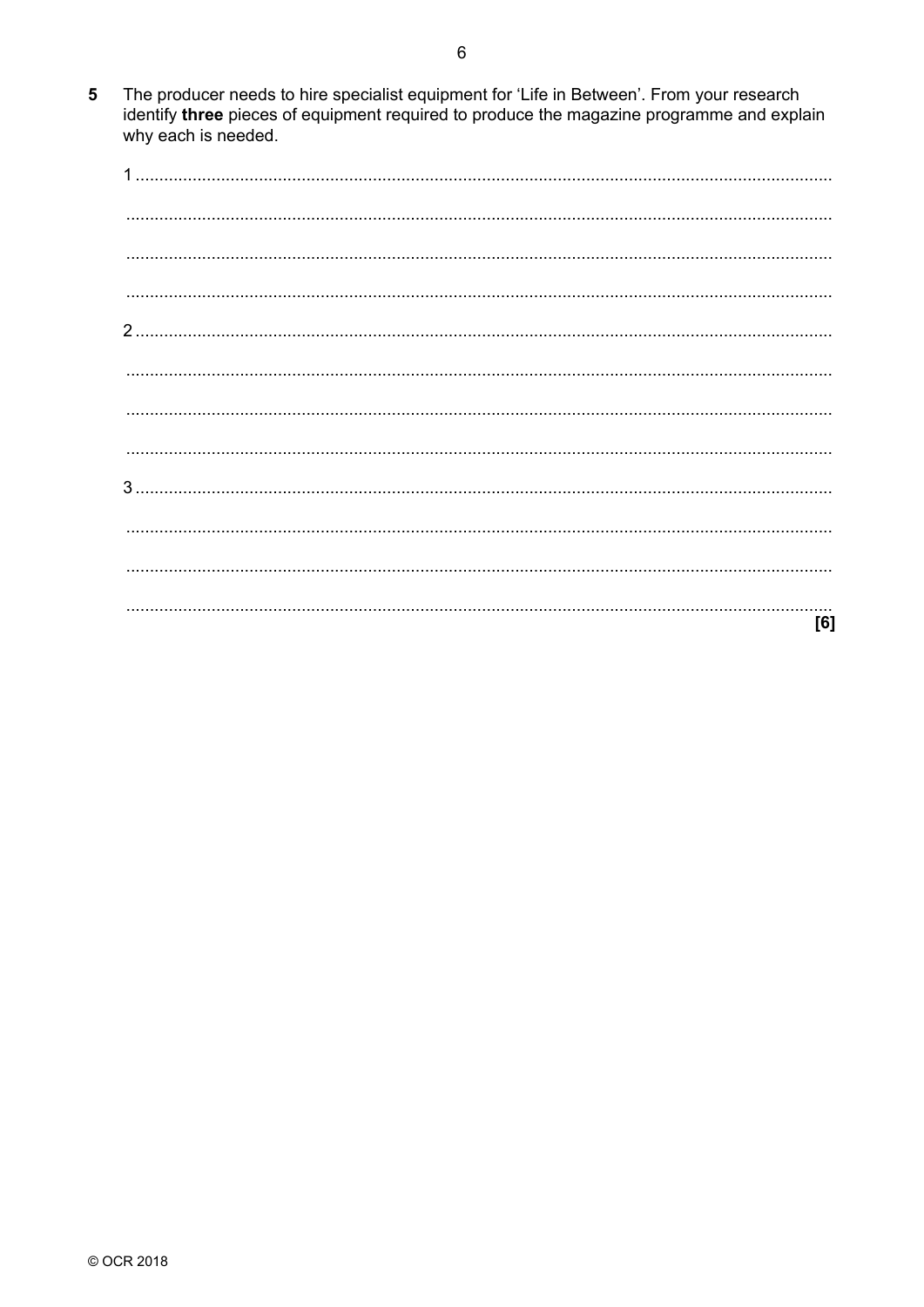Flashbang Productions will need to create a studio set design before the production of 'Life in  $6\overline{6}$ Between' can start.

Identify three areas that Flashbang Productions need to consider when creating their set design. You should justify your answers based on your research.

| 1          |
|------------|
|            |
|            |
|            |
|            |
|            |
|            |
|            |
| 2.         |
|            |
|            |
|            |
|            |
|            |
|            |
|            |
|            |
| 3          |
|            |
|            |
|            |
|            |
|            |
|            |
|            |
| .<br>$[9]$ |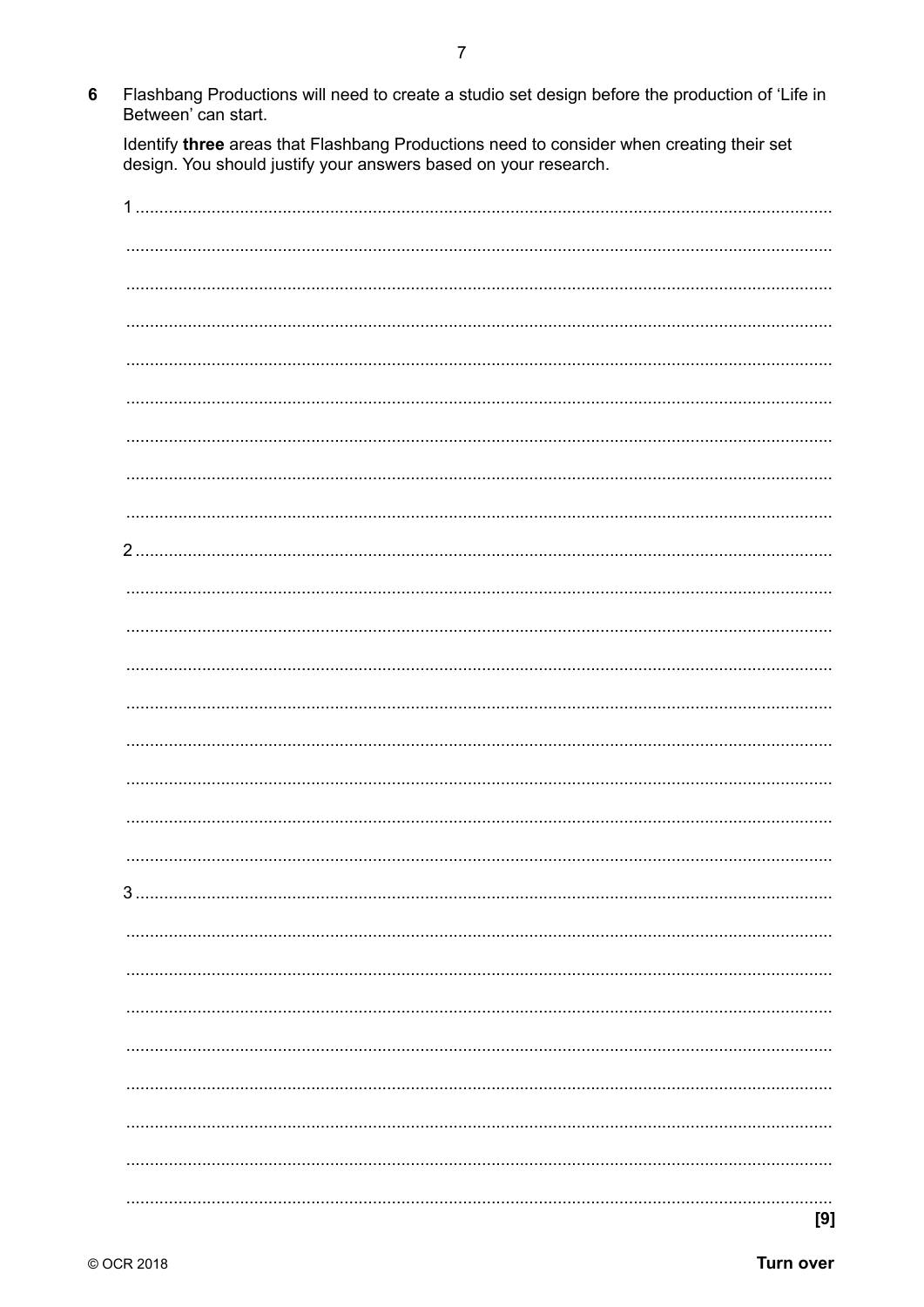- $\overline{7}$ Flashbang Productions have been asked to put a production plan together that will inform the team about timescales and deadlines
	- (a) Using your research, identify two secondary sources of information that might be used by Flashbang Productions to help them identify appropriate timescales for the production activities.

 $\mathsf{I2}$ 

(b) Choose one of the sources you identified and explain why it is appropriate in supporting the planning of timescales for a magazine show.

Lighting will be used in the studio where 'Life in Between' is being filmed. 8

Identify one contingency that could be used if the lighting failed. Use your research to support your answer.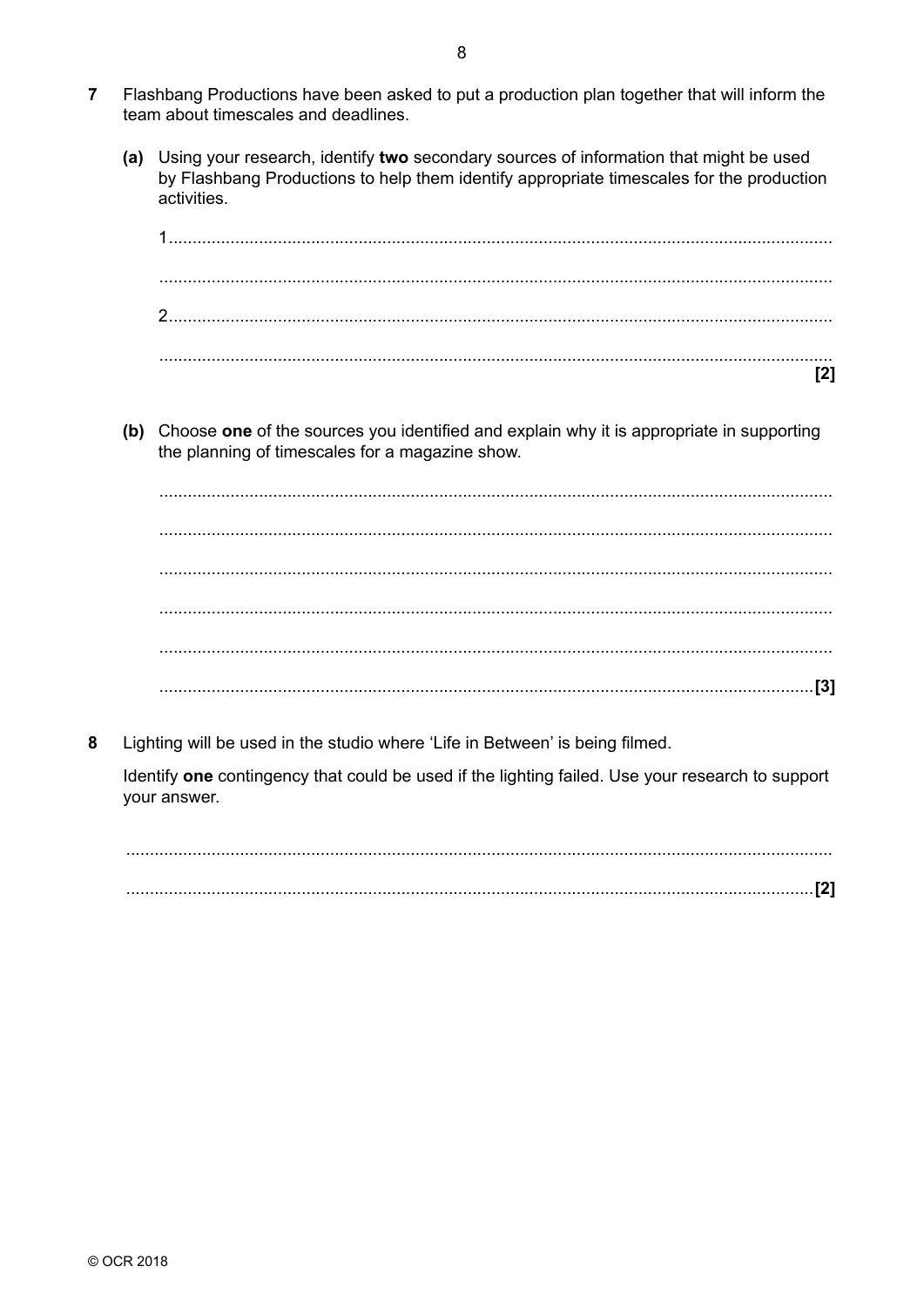9 \* A targeted advertising campaign will need to be created so that the launch of 'Life in Between'<br>is successful and reaches the target audience. The plan will be informed by the research you have undertaken.

Choose four methods of advertising that will encourage 12-17 year olds to watch 'Life in Between'. Justify your answers based on your research.

| $[20]$ |
|--------|
|        |
|        |
|        |
|        |
|        |
|        |
|        |
|        |
|        |
|        |
|        |
|        |
|        |
|        |
|        |
|        |
|        |
|        |
|        |
|        |
|        |
|        |
|        |
|        |
|        |
|        |
|        |
|        |
|        |
|        |
|        |
|        |
|        |
|        |
|        |
|        |
|        |
|        |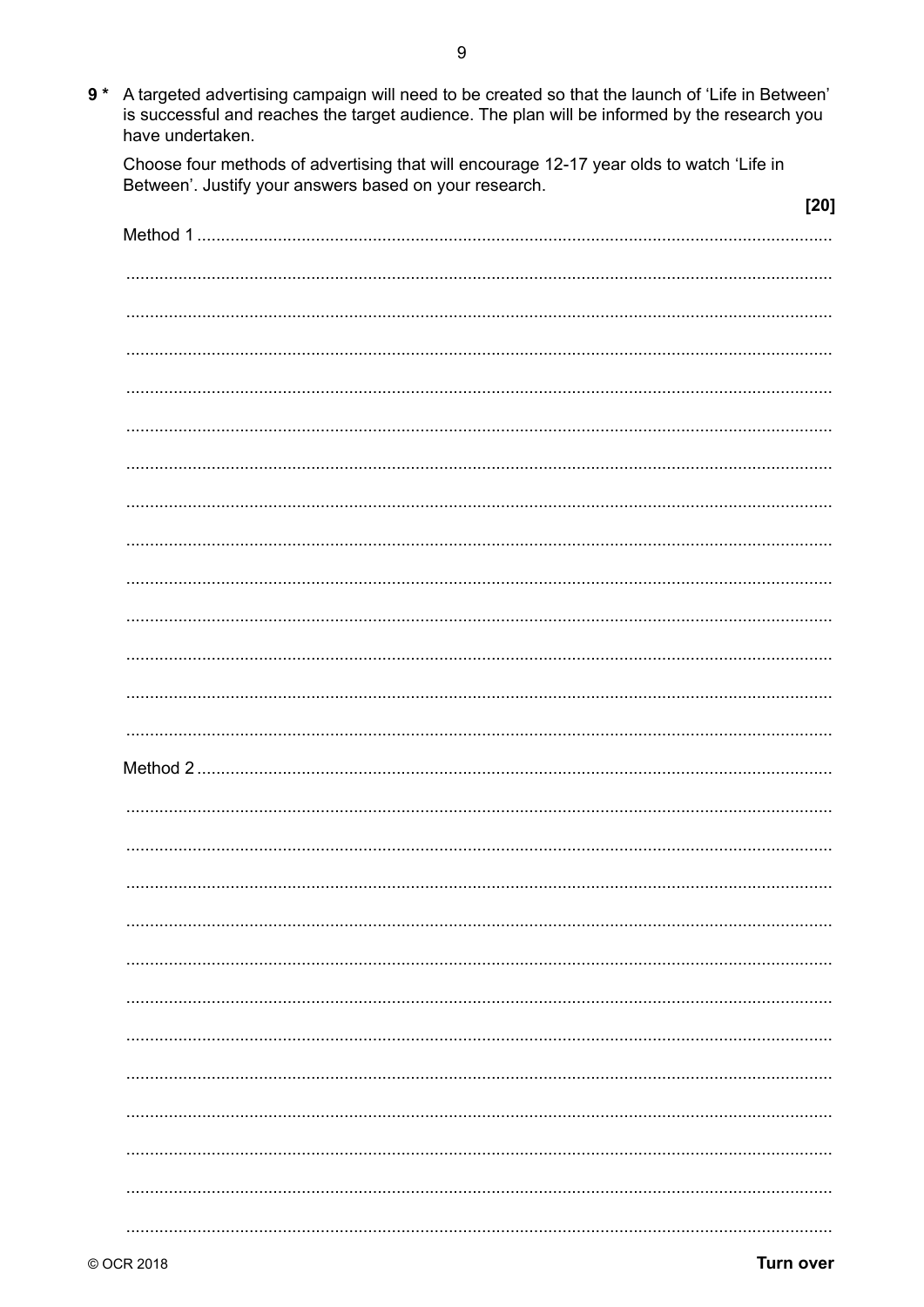### **END OF QUESTION PAPER**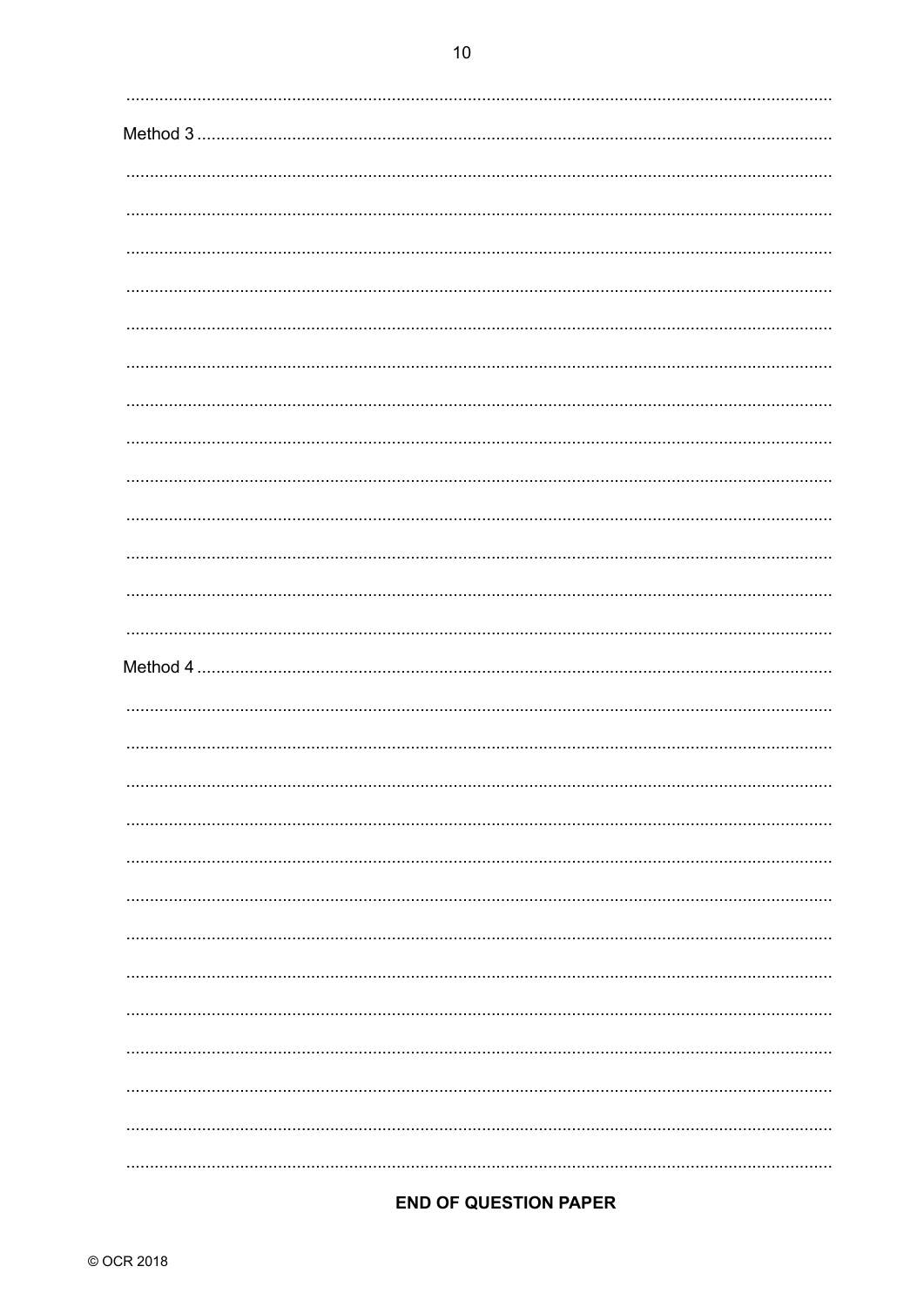#### **ADDITIONAL ANSWER SPACE**

If additional answer space is required, you should use the following lined pages. The question number(s) must be clearly shown – for example  $2(a)$  or  $7(b)$ .